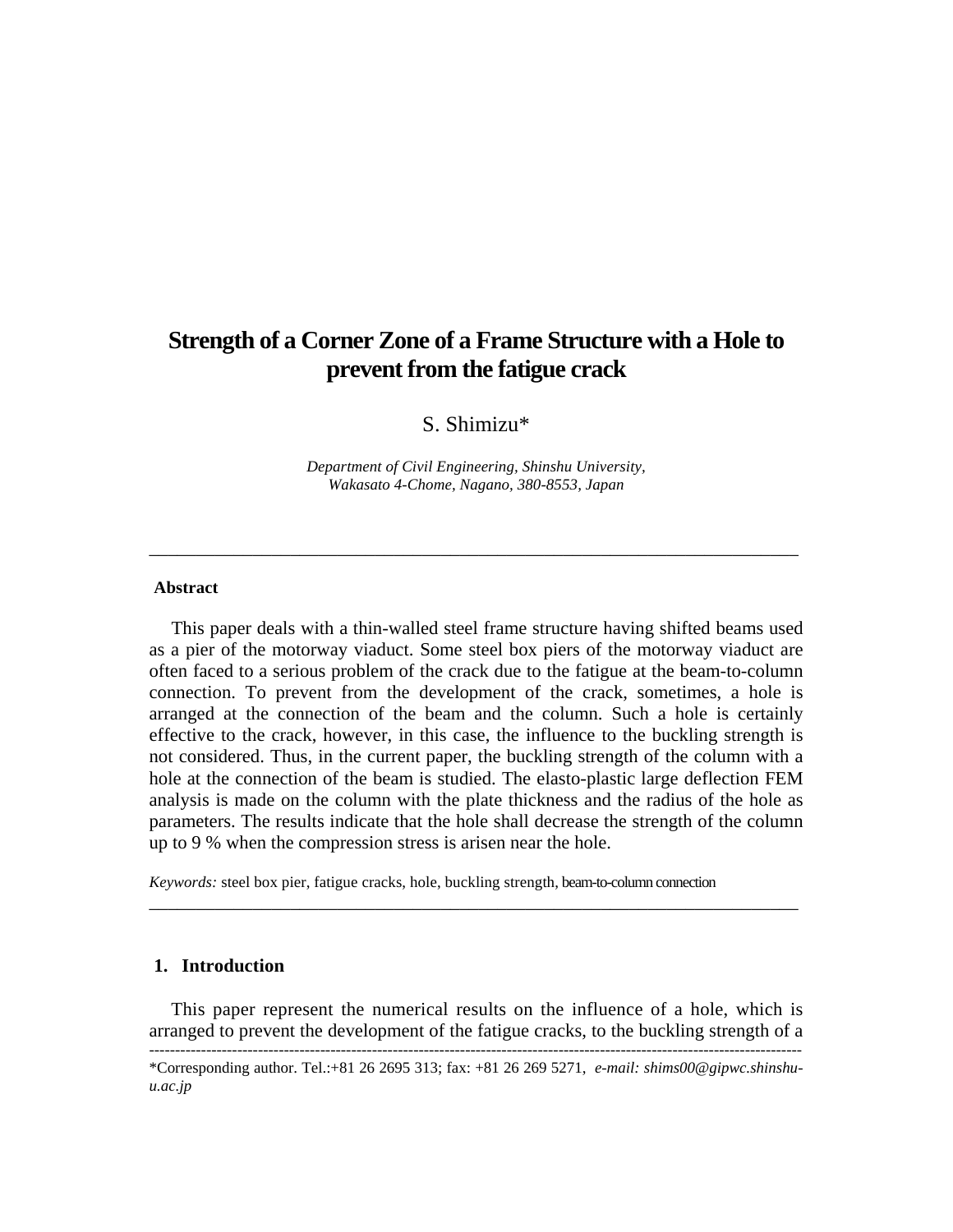thin-walled steel frame structure.

Steel rigid frame structures with a box shaped section having shifted beams as illustrated in **Fig.1** are sometimes used for the piers of the motorway viaduct.

In the Japanese highway bridge design code (Japanese Specifications for Highway Bridge, JSHB), originally, no fatigue damage was considered in a steel bridge because variation of the load is assumed to be smaller. However, in fact, many serious fatigue cracks are found in the steel bridges, mainly of the trunk expressways or viaducts in the urban areas [1][2].

A fatigue crack itself is a serious damage of the pier. In addition, it may cause the brittle fracture of the pier in case of an earthquake. Therefore, it is important to research on the cause of the fatigue cracks and on measures to prevent its development. In the structures such as shown in **Fig.1**, cracks due to fatigue are often observed at the beam-to-column connection. Miki, C. et al. indicates that the fatigue cracks are developed by the high stress intensity and the existence of the unwelded zone in the beam-to-column connection [2].



Fig.1. Steel Rigid Frame Structure used as a Pier of the Motorway Viaduct



Fig.2. A Hole arranged at the Column-Beam Connection

Recently, in some steel box columns, to remove the unwelded zone and to prevent the development of the crack at the beam-to-column connection, a new idea is proposed by Sasaki et al. that a hole (named as a  $\mu$ Large Core" or  $\mu$ LC") is arranged at the beam-tocolumn connection as illustrated in **Fig.2** [3]. This idea, the Coring Method, is practically applied to the viaduct piers of the Metropolitan Expressway in Tokyo. Such a hole is certainly effective to prevent the development of the fatigue cracks, because the unwelded zone and the zone subjected to the stress intensity near the connection is removed by the core. In [3], Sasaki et al made a study on the effect of the core to the fatigue strength under the seismic load. However, in this study, the influence of the core to the buckling strength is not considered.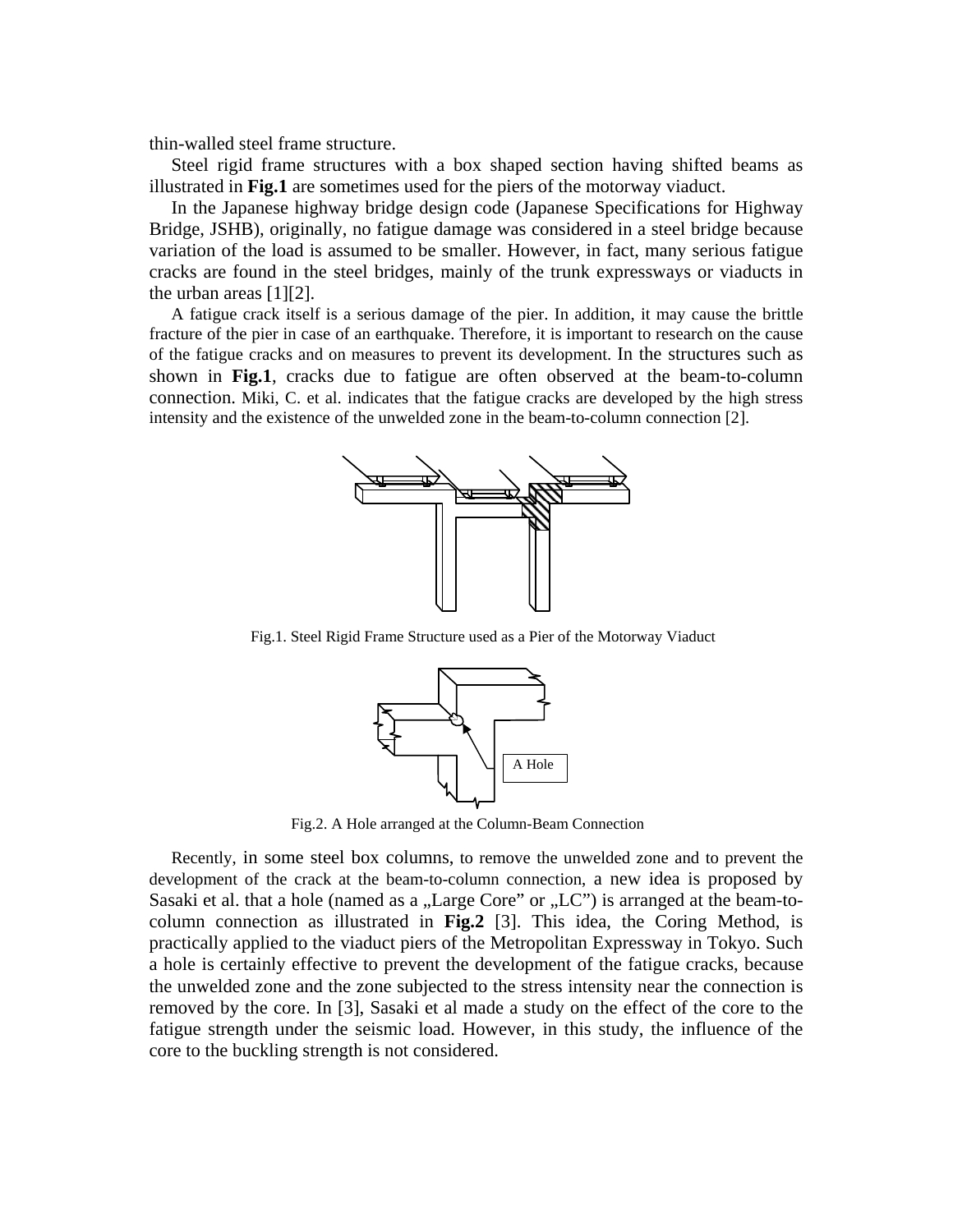Generally, when a thin walled structure has a hole, the hole may affect the buckling behaviour of the structure. When the hole is the zone subjected to tensile stress, the effect shall be smaller. However, in fact, if the zone with a hole is subjected to the compression, or the alternative stress of compression and tension, the effect of the hole may not be ignored.

With above background, in this paper, a series of numerical analyses is made on the strength of the steel box-sectioned rigid frame used as a pier of a viaduct, having a core at the beam-to-column connection.

# **2. Numerical Model**

# *2-1 General*

In this study, elasto-plastic large deflection Finite Element analysis is made to clarify the influence of the core. The FEM program package MSC-Mark is utilized. The numerical model used in the analysis is assembled with considering an actual steel frame pier which has one beam subtended by two columns and two beams outside of the columns as illustrated in **Fig.1**, and the column and the beams have 2 m x 2 m square section. To simplify the problem, in the current analysis, only the hatched part of the frame in **Fig.1** is considered. **Fig.3** shows the observed part of the frame pier. Considering the layout of the superstructure supported by the original frame structure in **Fig.1**, this observed part of the frame structure is subjected to the moment and shear shown in **Fig.3 (a)**. In this study, this loading is simplified as illustrated in Fig.3 (b). That is, the flange plates of the beams are subjected to the normal stress  $\sigma$  and the web plate is to the shear stress  $\tau$ , here  $\sigma$  and  $\tau$  are calculated from *M* and *P* with the section area or the moment inertia of the beams, and ratio of normal stress to shear stress is assumed to be  $\sigma$ / $\tau$ =2.0.



Fig.3. Observed part of Frame with Loadings

It should be noted that the numerical model has two beams and therefore the model is subjected to the shear force *P* at the each end of the beams. In addition, as described later, the numerical model is considered as only the half part of the practical structure due to its symmetricity. Thus, the practical structure shall be subjected the vertical force of 4*P* in totally.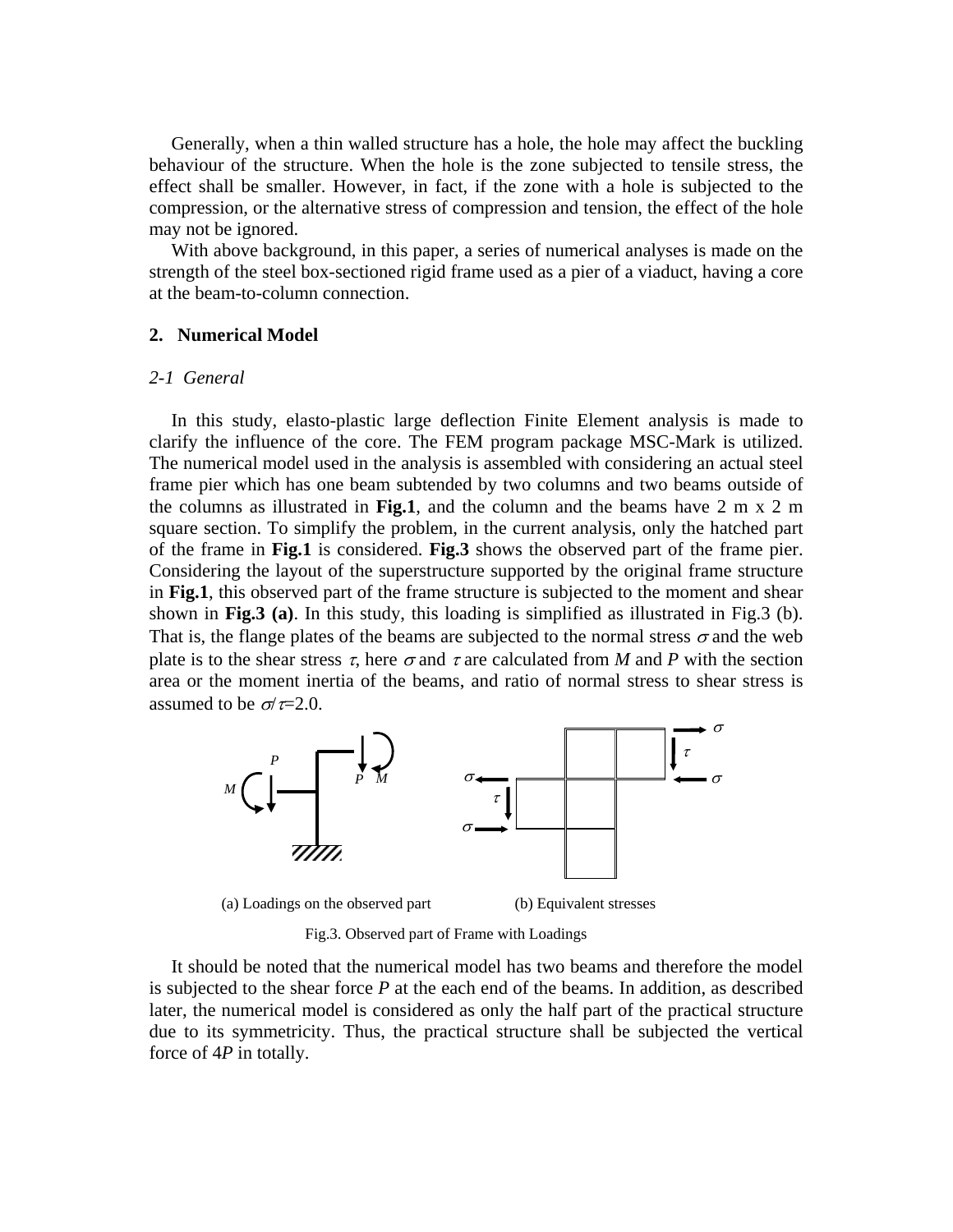In this study, the strength of the structure is expressed with the value of the shear force *P*.

# *2-2 Models*

A typical numerical model is illustrated in **Fig.4**. This is a model shown in **Fig.3** with the beam length of 2m as shown in **Fig.4 (b)**. Because of its symmetricity, the half part of the column and beams are modelized, and the each end of the beams are covered by a virtual stiff diaphragms to hold the appropriate stiffness of the system as shown in **Fig.4 (a)**. Plate thickness *t* in **Fig.4 (b)** is considered as one of the parameters as described later. The black points in Fig.4(a) and (b) indicate that the vertical displacement of this point is discussed in the load-deflection relation in *3-2*.



Fig.5. Detail of Holes

In some cases, stiffeners with the section dimensions of 200 x 20 mm are considered in the column and the beams as shown in **Fig.4 (c)**. **Fig.4 (c)** shows the section of the beams or the column, and two stiffeners are arranged in one face of the beams or the column.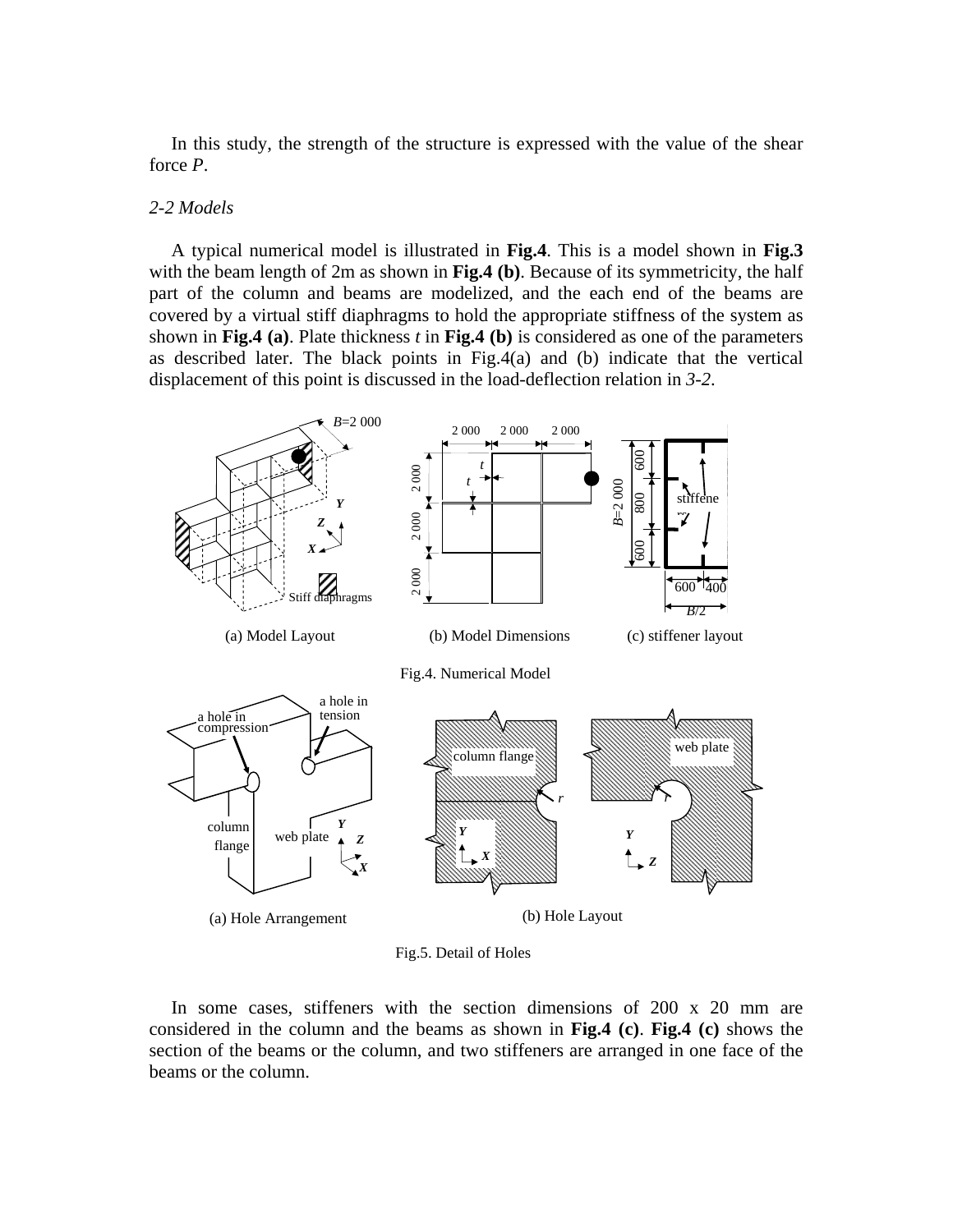**Fig.5** shows the detail of the LC (large core, holes arranged at the beam-to-column connection) layout. It should be noted that the numerical model in **Fig. 5** is illustrated in the opposite direction of those in the previous figures. In this study, a core is assumed to be arranged in the compression corner or the tension corner of the connection in **Fig.5 (a)**. The shapes and the dimension of a core are indicated in **Fig.5 (b)**, i.e. a core has the radius *r* both in the Y-Z plane (in the web plate) and in the *X*-*Z* plane (in the flange plate of the column), here the radius *r* is also one of the parameter.

#### *2-3 Core radius, plate thickness and material properties*

The core radius *r* of the current study is varied as  $r = 50 - 100$  mm. This value is decided from the practical core dimension arranged in the metropolitan expressway in Tokyo. In addition, the model with no core is analyzed for the comparison purpose. In this paper, core radius  $r=0$  means that the model has no core.

Thickness of plate is varied  $t=10$ , 12, 15, 18, 20 or 30 mm for models with stiffeners and 20 or 50 mm for models without stiffeners.

| Table 1. Plate thickness with undimensioned width-thickness ratio $\overline{R}$ |      |                 |                 |    |    |                    |      |      |
|----------------------------------------------------------------------------------|------|-----------------|-----------------|----|----|--------------------|------|------|
| with stiffeners                                                                  |      |                 |                 |    |    | without stiffeners |      |      |
| $t$ (mm)                                                                         | 10   | -12             | $\overline{15}$ | 18 | 20 | 30                 | 20   |      |
|                                                                                  | 1.70 | 141 113 092 084 |                 |    |    | 0.45               | 2.09 | 0.81 |

In **Table 1**, plate thickness *t* used in the analysis is summarized. In this table, undimensioned width-thickness ratio *R* calculated with the equation

$$
R = \frac{b}{t} \sqrt{\frac{\sigma_y}{E} \cdot \frac{12 \cdot (1 - \nu^2)}{k \cdot \pi^2}}
$$
 (1)

is also shown, where when the plate has  $R$  less than 1.0 ( $R<1.0$ ), yielding shall be initiated earlier than buckling of the plate, and when R>1.0 buckling shall arisen earlier.  $\sigma_{v}$ , *E*, *v* in the equation (1) denote yield stress, Young's modulus and Poisson's ratio of the material respectively, *k* the buckling coefficient of the plate, and *b* denotes the panel width (equal to *B* when the model has no stiffener, and spacing of stiffeners 800mm for the model with stiffeners). In the current study,  $E=200$  GPa and  $v=0.3$  are adopted and the buckling coefficient  $k$  is assumed to be  $k=4.0$ . The yield stress is σ<sub>y</sub>=325 MPa for *t*=10, 12 or 15 mm, σ<sub>y</sub>=315 MPa for *t*=18, 20 or 30 mm and σ<sub>y</sub>=295 MPa for *t*=50 mm, which are corresponding to those of the grade SM490 steel.

The virtually stiff diaphragms arranged at the both edges of the beams are assumed to have Young's modulus of  $E = 2.00 \times 10^8$  GPa.

## *2-4 FEM mesh discretization*

Fig. 5 is showing an example of the FEM mesh pattern used in the current analysis. In this figure, the mesh pattern of the model with stiffeners and the core of radius  $r=50$ mm in tension is shown. For the analysis, the rectangular and triangle thin shell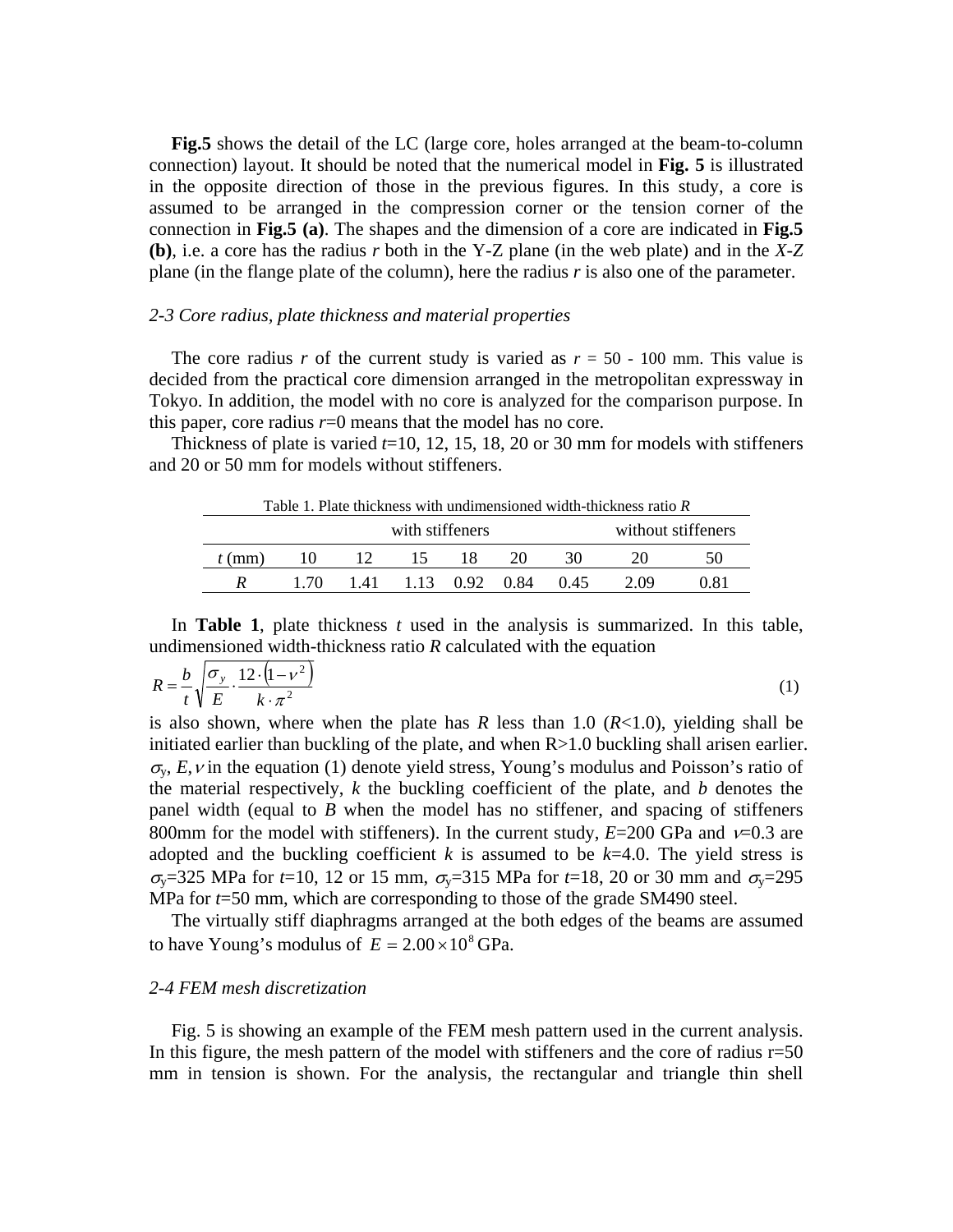elements are used. As it is found from the figure, finer mesh pattern is used near the core. The bottom part of the model is considered to be fixed, and the appropriate boundary conditions are applied to satisfy the symmetricity of the model.



Fig.6. An example of FEM Mesh discretization

#### **3. Numerical Results**

#### *3-1 Maximum load*

Table 2 shows the maximum load (kN) of each model obtained through the current analysis. The maximum load in this table refers the load *P* described in *2-1* and **Fig.3**  of this paper. In this table, *t* denotes the plate thickness of the models in mm, and *r* the radius of the core in mm, here  $r=0$  means that no core is arranged on the model. The figures in the parentheses are ratios of the maximum load for the case with no core.

When a core is arranged in the tension zone, this table indicates that the core has small contribution for the strength. In the **Table 2 (a)**, the model having no stiffener with  $r=100$ mm has the maximum load of 1-2 % smaller than the model with no core, and the model having stiffeners, a core with  $r=100$  mm make the maximum load of 1-3% smaller in **Table 2(c)**.

On the other hand, this table indicates that the core arranged in the compression zone shall affect the maximum load. In **Table 2(b)** with no stiffener, the model of *t*=20mm, the plate thickness by which buckling is initiated earlier, has the maximum load of 7% than one of *r*=0, and the model of *t*=30mm has the maximum load of 5% smaller than one of  $r=0$ . On the case that the models have stiffeners shown in **Table**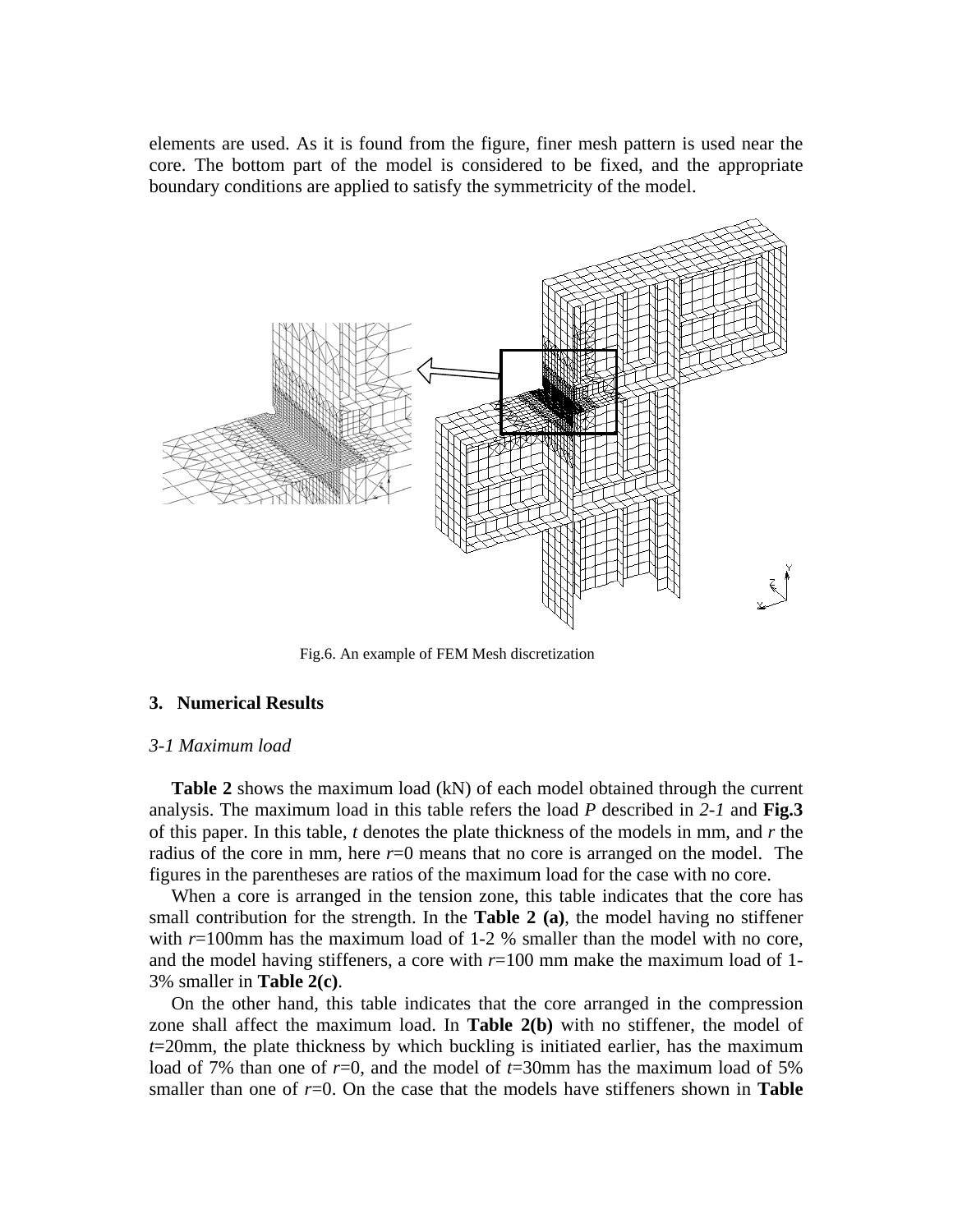**2(d)**, the model with *t*=10 mm has the maximum load 8% smaller than the model with no core when the core radius *r*=100mm, and the model of *t*=12 has 11% smaller. In the case in **Table 2(d)**, the models with thicker plate have the maximum of 5-4% smaller.

Table 2. Maximum Load (kN)

| (a) core in tension side, two surferier                   |           |           |          |          |          |          |           |  |  |  |
|-----------------------------------------------------------|-----------|-----------|----------|----------|----------|----------|-----------|--|--|--|
|                                                           | $r=0$     | $r=50$    | $r = 60$ | $r=70$   | $r = 80$ | $r=90$   | $r = 100$ |  |  |  |
|                                                           | 4710      | 4670      | 4659     | 4653     | 4646     | 4638     | 4630      |  |  |  |
| $t=20$<br>$t = 50$                                        | $(100\%)$ | (99%)     | (99%)    | (99%)    | (99%)    | (98%)    | (98%)     |  |  |  |
|                                                           | 15677     | 15601     | 15581    | 15560    | 15540    | 15520    | 15500     |  |  |  |
|                                                           | $(100\%)$ | $(100\%)$ | (99%)    | (99%)    | (99%)    | (99%)    | (99%)     |  |  |  |
|                                                           |           |           |          |          |          |          |           |  |  |  |
| (b) core in compression side, No stiffener                |           |           |          |          |          |          |           |  |  |  |
|                                                           | $r = 0$   | $r = 50$  | $r = 60$ | $r=70$   | $r = 80$ | $r=90$   | $r = 100$ |  |  |  |
| $t=20$                                                    | 4713      | 4642      | 4607     | 4559     | 4506     | 4439     | 4360      |  |  |  |
|                                                           | $(100\%)$ | (98%)     | (98%)    | (97%)    | (96%)    | (94%)    | (93%)     |  |  |  |
|                                                           | 15707     | 15393     | 15304    | 15212    | 15123    | 15031    | 14939     |  |  |  |
| $t=50$                                                    | $(100\%)$ | (98%)     | (97%)    | (97%)    | (96%)    | (96%)    | (95%)     |  |  |  |
|                                                           |           |           |          |          |          |          |           |  |  |  |
| (c) core in tension side, with stiffener of $200x20$ mm   |           |           |          |          |          |          |           |  |  |  |
|                                                           | $r = 0$   | $r = 50$  | $r = 60$ | $r=70$   | $r = 80$ | $r=90$   | $r = 100$ |  |  |  |
|                                                           | 3023      | 2989      | 2981     | 2973     | 2964     | 2956     | 2947      |  |  |  |
| $t=10$                                                    | $(100\%)$ | (99%)     | (99%)    | (98%)    | (98%)    | (98%)    | (97%)     |  |  |  |
|                                                           | 3857      | 3829      | 3823     | 3816     | 3807     | 3798     | 3785      |  |  |  |
| $t = 12$                                                  | $(100\%)$ | (99%)     | (99%)    | (99%)    | (99%)    | (98%)    | (98%)     |  |  |  |
|                                                           | 5104      | 5068      | 5058     | 5048     | 5036     | 5027     | 5018      |  |  |  |
| $t = 15$                                                  | $(100\%)$ | (99%)     | (99%)    | (99%)    | (99%)    | (98%)    | (98%)     |  |  |  |
| $t=18$                                                    | 6069      | 6025      | 6015     | 6005     | 5995     | 5984     | 5974      |  |  |  |
|                                                           | $(100\%)$ | (99%)     | (99%)    | (99%)    | (99%)    | (99%)    | (99%)     |  |  |  |
| $t=20$                                                    | 6803      | 6761      | 6752     | 6742     | 6732     | 6721     | 6711      |  |  |  |
|                                                           | $(100\%)$ | (99%)     | (99%)    | (99%)    | (99%)    | (99%)    | (99%)     |  |  |  |
| $t = 30$                                                  | 10837     | 10781     | 10766    | 10750    | 10734    | 10717    | 10700     |  |  |  |
|                                                           | $(100\%)$ | (99%)     | (99%)    | (99%)    | (99%)    | (99%)    | (99%)     |  |  |  |
|                                                           |           |           |          |          |          |          |           |  |  |  |
| (d) core in compression side, with stiffener of 200x20 mm |           |           |          |          |          |          |           |  |  |  |
|                                                           | $r = 0$   | $r = 50$  | $r = 60$ | $r = 70$ | $r = 80$ | $r=90$   | $r = 100$ |  |  |  |
| $t=10$                                                    | 2954      | 2843      | 2801     | 2768     | 2748     | 2726     | 2710      |  |  |  |
|                                                           | $(100\%)$ | (96%)     | (95%)    | (94%)    | (93%)    | $(92\%)$ | (92%)     |  |  |  |
| $t = 12$                                                  | 3825      | 3694      | 3647     | 3521     | 3463     | 3436     | 3413      |  |  |  |
|                                                           | $(100\%)$ | (97%)     | (95%)    | (92%)    | (91%)    | (90%)    | (89%)     |  |  |  |
| $t = 15$                                                  | 5072      | 4988      | 4974     | 4964     | 4923     | 4838     | 4830      |  |  |  |
|                                                           | $(100\%)$ | (98%)     | (98%)    | (98%)    | (97%)    | (95%)    | (95%)     |  |  |  |

(a) core in tension side, No stiffener

| $t = 10$ | (100%)    | (96%) | (95%) | (94%)    | $(93\%)$ | (92%)    | (92%)    |
|----------|-----------|-------|-------|----------|----------|----------|----------|
| $t=12$   | 3825      | 3694  | 3647  | 3521     | 3463     | 3436     | 3413     |
|          | $(100\%)$ | (97%) | (95%) | $(92\%)$ | $(91\%)$ | $(90\%)$ | (89%)    |
| $t = 15$ | 5072      | 4988  | 4974  | 4964     | 4923     | 4838     | 4830     |
|          | $(100\%)$ | 98%)  | (98%) | (98%)    | (97%)    | (95%)    | (95%)    |
| $t=18$   | 6058      | 5946  | 5919  | 5890     | 5858     | 5828     | 5801     |
|          | $(100\%)$ | (98%) | (98%) | (97%)    | (97%)    | $(96\%)$ | $(96\%)$ |
| $t=20$   | 6783      | 6670  | 6636  | 6601     | 6564     | 6528     | 6496     |
|          | $(100\%)$ | 98%)  | (98%) | (97%)    | (97%)    | $(96\%)$ | (96%)    |
|          | 10901     | 10775 | 10716 | 10641    | 10545    | 10428    | 10316    |
| $t = 30$ | $(100\%)$ | (99%) | (98%) | (98%)    | (97%)    | (96%)    | (95%)    |
|          |           |       |       |          |          |          |          |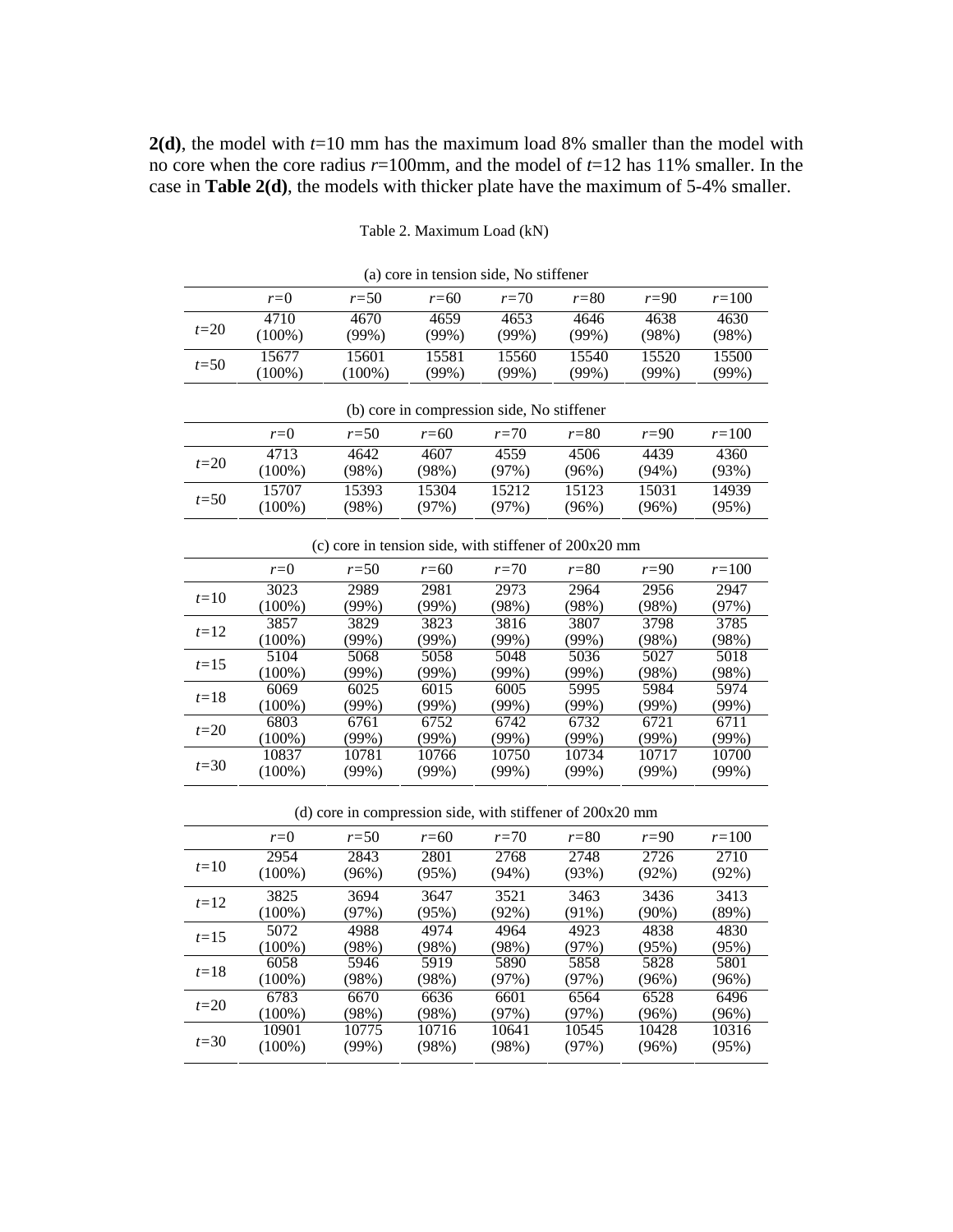Thus, the results in Table 2 suggest that attention must be paid on the decrease of strength when a core is arranged in the compression zone or a zone subjected to the alternative stress of tension and compression. The table also suggests that, when a model has thinner plate which leads buckling rather than yielding, the model has much smaller strength than the model with thicker plate.

## *3-2 P-*δ *Relations*

The load-deflection relations of the principal models are plotted in **Fig.7**. The models in this figure have cores arranged in the compression side. In this figure, the deflection  $\delta$  is referring to the vertical displacement at the edge of the upper beam (shown as black points in **Fig.4 (a)** or **(b)** ).

On the models in **Fig.7(a)**, the load-deflection relations have almost same path until the load is reached to 3500 kN, and beyond this load, the deflection begins to increased a little faster rate. The  $P-\delta$  relations in this figure show that the load is decreased in the faster rate after the peak is reached than the other cases.



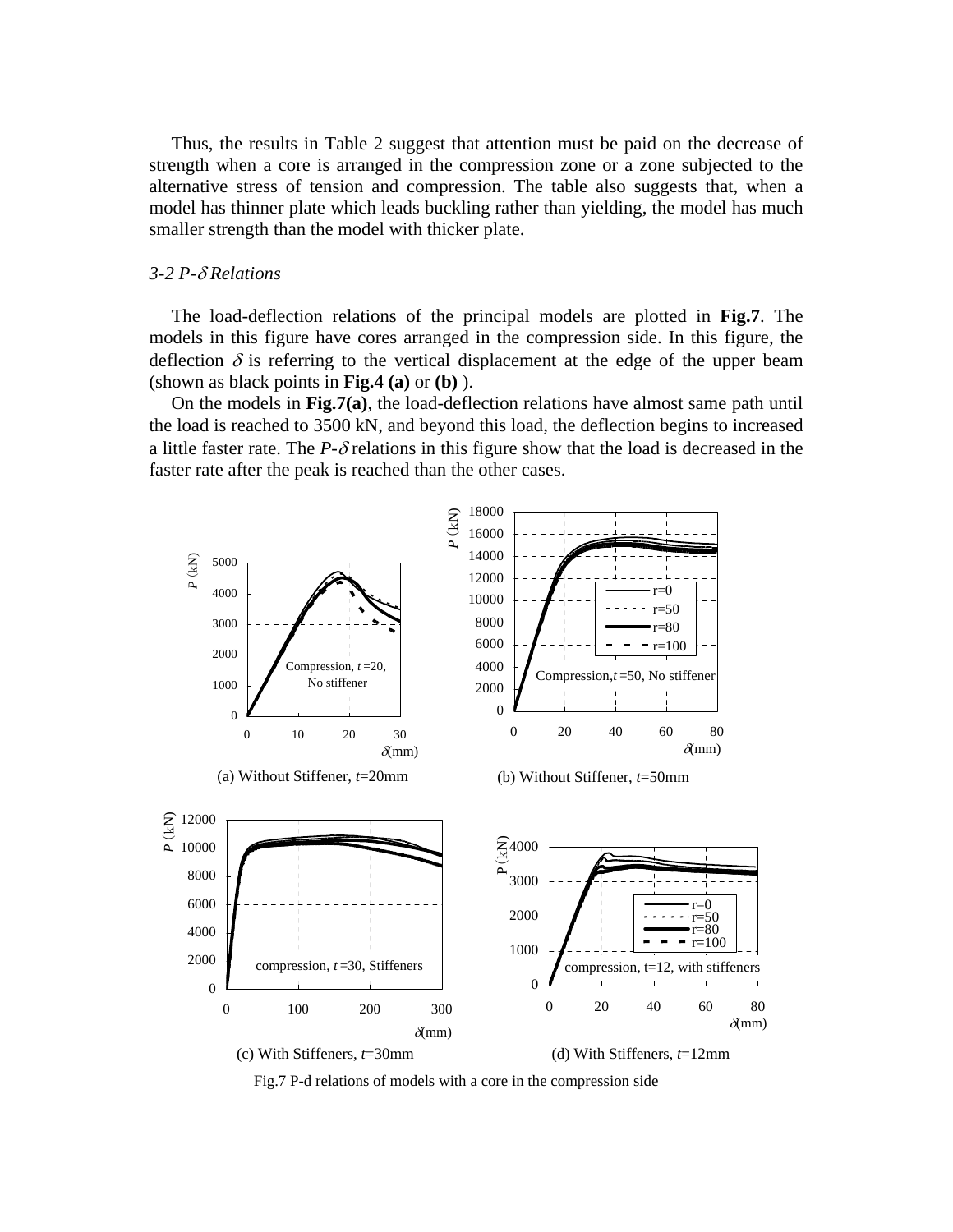In **Fig.7.(b)**, the slope of the curves begins to be reduced gradually after the load is 14 000 kN, and it reaches to the peak load smoothly. After the peak, the load is decreased gradually. This is almost similar to the models in **Fig.7(c)**, although the deflection in **Fig.7(c)** increases in faster rate after the load of 10 000 kN. In these two cases in **Figs.7. (b)** and **(c)**, influence of the core radius seems to be smaller than the modes in **Fig.7(a)**.



Fig.8. Enlarged *P*-δ relations of models with stiffeners and *t*=12, Hole in Compression

The models in **Fig.7.(d)**, which are with *t*=12mm and stiffeners are aranged, have a little diferent load-deflection behaviour from other cases near the peak loads. **Fig.8(a)** shows the enlarged load-deflection relations near the peaks of the models in **Fig.7(d)**. In this figure, for the comparison purpose,  $P-\delta$  relations of the same case with the core in the tension side are shown in **Fig.8(b)**. These models have curves almost linear in the earlier stage, however, **Fig.7(d)** or **Fig.8(a)** indicate that the  $P-\delta$  relation in these models have a kind of transition from the initial lines to the other path.

When the load is reached to  $P=3201$  kN, the curve of  $r=100$  mm begins to incline, and the deflection is increased up to  $\delta=21$  mm without increasing of load. After this

stage, the load is increased slightly in this model, and the peak load of 3413 kN is reached at  $>33$  mm.

The model with *r*=80mm has the curve whose deflection begins to increase with a little faster rate after  $P=3359$  kN, then the load is reached to  $3437$  kN. After this stage, the load of this model is once decreased to  $P=3413$  kN, then the load is increased slightly and the peak load of 3463 kN is reached at  $\delta$ =33 mm.

On the model of *r*=50, the slope of the curve changes slightly after the load of about 3500 kN, and at  $\&$  21 mm peak load of 3694 kN is reached. After the peak, the load of this model decreases rapidly up to 3588 kN, then the load is increased slightly to increased to  $P=3611$  kN with  $\&=26$  mm, then the load begins to decrease.

The slope of the curve of the model with no core (*r*=0) also changed slightly at the load of about 3500 kN, then the maximum load of 3825 kN is reached with  $\&=$  23mm. After this stage, the load of this model is decreased to 3718 kN at  $\delta=27$  mm, then the deflection is increased up to  $\&{\circ}$  31mm with very small increase of the load.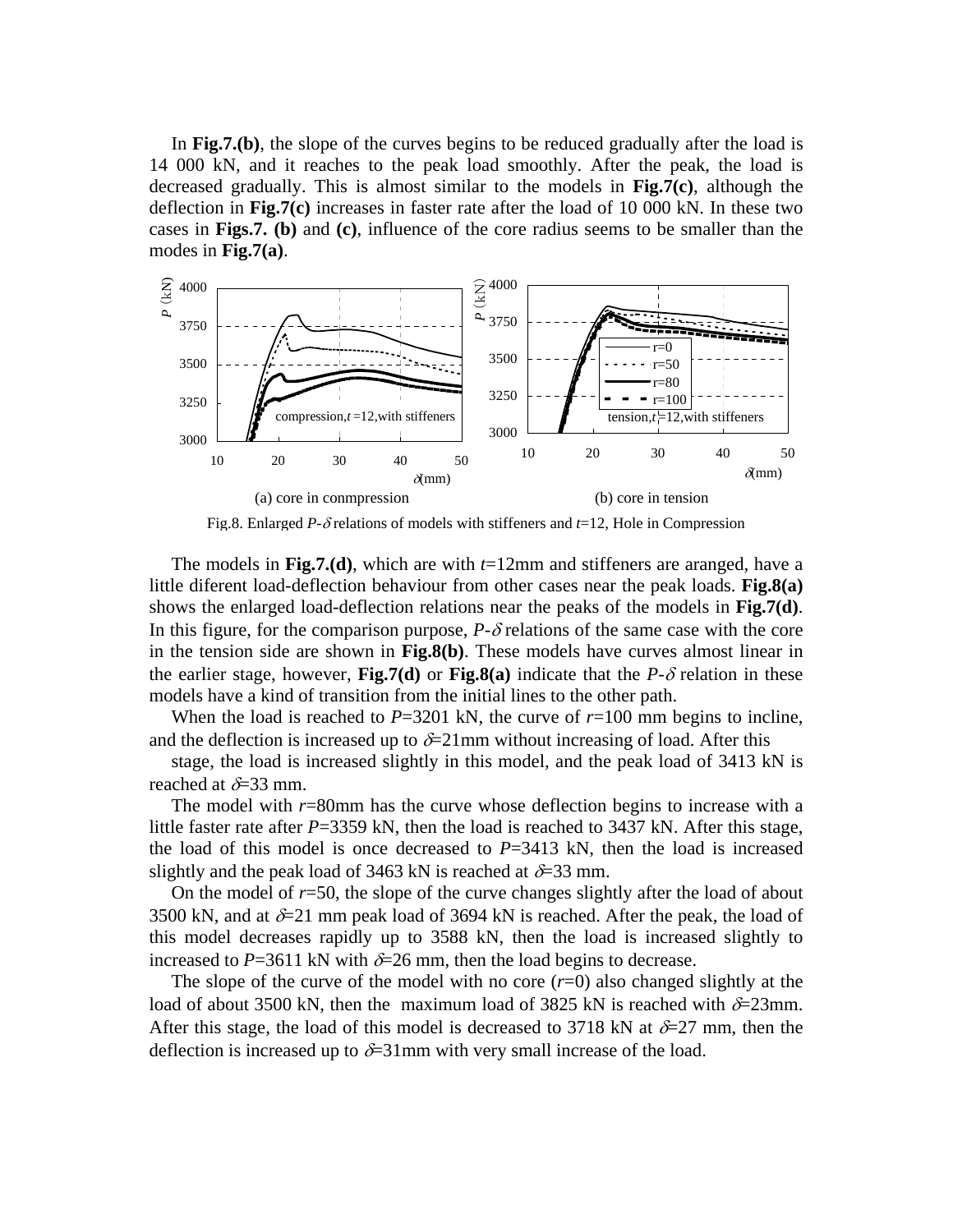As described, models in **Fig.7** has a core in the compression side. When a core is arranged in the tension side, the models have almost similar *P*-δ relations except the case with *t*=12mm and having stiffeners, although the difference caused by the radius of the core is smaller when the core is in the tension side. That is, the slope of the curves becomes smaller gradually, then the peak is reached smoothly.

On the case with  $t=12$ mm and having stiffeners, the slope of the *P*- $\delta$  curves changed at the load of 3500 kN slightly. However, beyond this load level, the load is increased still almost linearly, and the peak load is reached suddenly. After the peak, the load is reduced gradually in this model.



Fig.9 Deformation patterns of the models with t=12 mm having stiffeners, Core in compression

**Fig.9** shows the deformation pattern of the models with t=12mm. In this figure, the deformation is enlarged by 5 times. Both models have deformation on the panel subtended by stiffeners in the flange plate of the column just below the connection. In addition, on the model with  $r=100$ , deformation is also observed in the beam flange and the plate panel adjacent the core. As it is found from the figure, on the model with no core, the deformation for the inward direction is observed. Although the figure is not shown in this paper, the model with *r*=50 also has the inward deformation. On the other hand, the model of  $r=100$  has outward deformation. This is also true for the case of *r*=80.

On these models, such deformation is arisen almost suddenly at the stage of the transition of the load-deflection relation from the initial line. This fact suggests that the buckling of the column flange causes the transition of the  $P-\delta$  relation.

The other models have also the deformation in the column flange although the figure is notshown. However, in the other models, deformation is developed gradually with the increasing load, and the significant deformation is not found in the beam flange even the core radius *r*=100.

## *3-2 Stress Distributions*

In Fig**.10**, the stress distribution patterns of the beam flange measured along the beam-to-column connection are plotted at the load level of *P*=84 kN (first step of the analysis), for the model with plate thickness *t*=20mm and with no stiffener. In this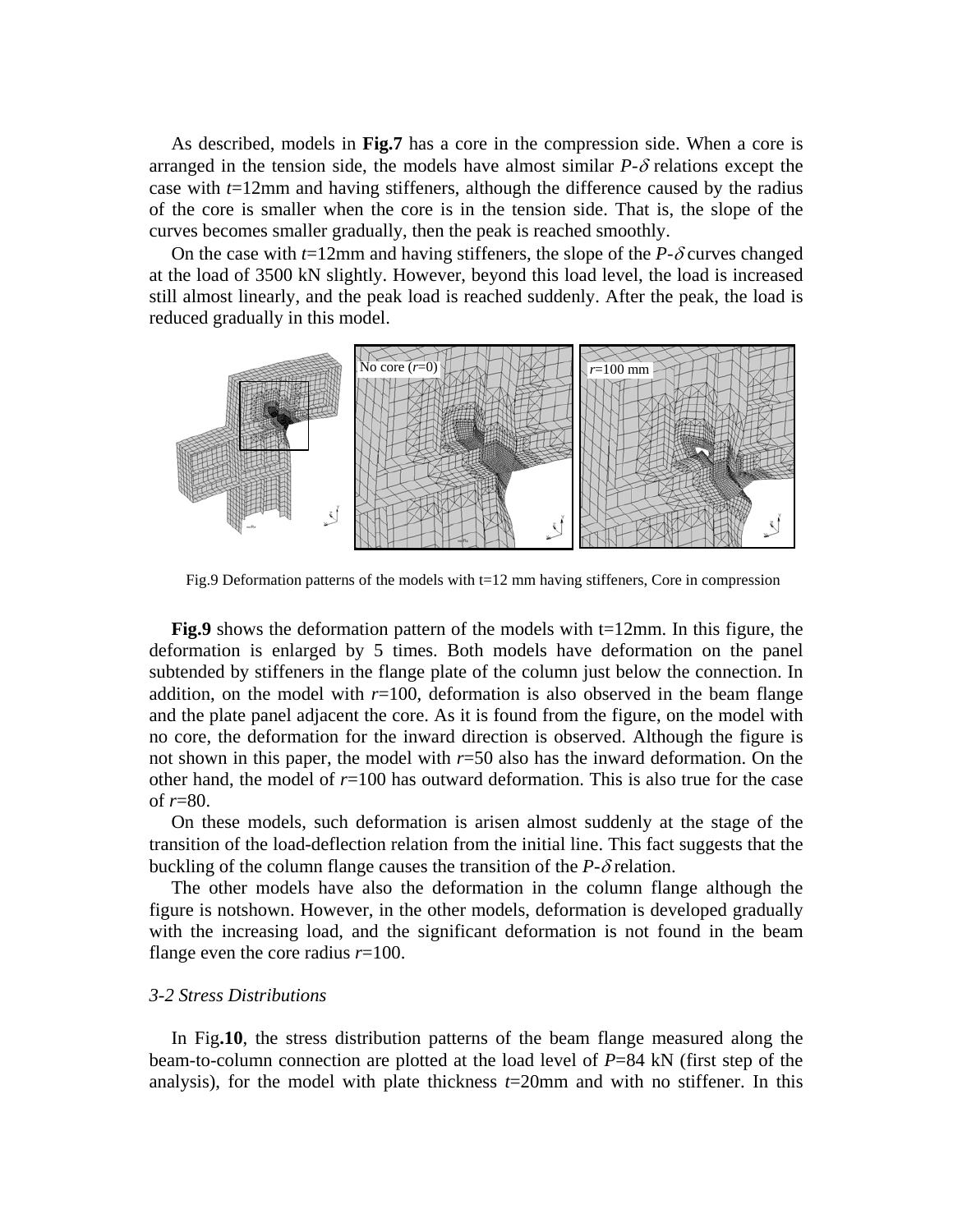figures, stresses along the thick black lines with *d*=50mm and *d*=200mm illustrated in **Fig.11** are used, here *d* denotes the distance from the connection.



Fig.10. Stress along the beam-to-column connection, in elastic range (hole in tension)



Fig.11. Beam-to column connections

The horizontal axis *Z'* in **Fig.10** denotes the distance from the opposite edge of the flange (just above the web plate). The core is arranged at the connection of the opposite edge (*Z'*=0).

In the **Fig.10(b)**, stress along the line at a distance of 50 mm is decreased showing almost parabolical curve. This is due the shear lag on the flange plate.

On the other hand, the curves in **Fig10(a)** with *d*=200 mm have the maximum at  $Z'=135-185$  mm for the case of  $r=50$ , 80 and 100mm, and at  $Z'=38$  mm for the model without a core, and at  $Z=0$  (just above the web plate), smaller stress is areisen. For example, the model with  $r=100$  has its stress of 1.1 MPa at  $Z=0$ , although the